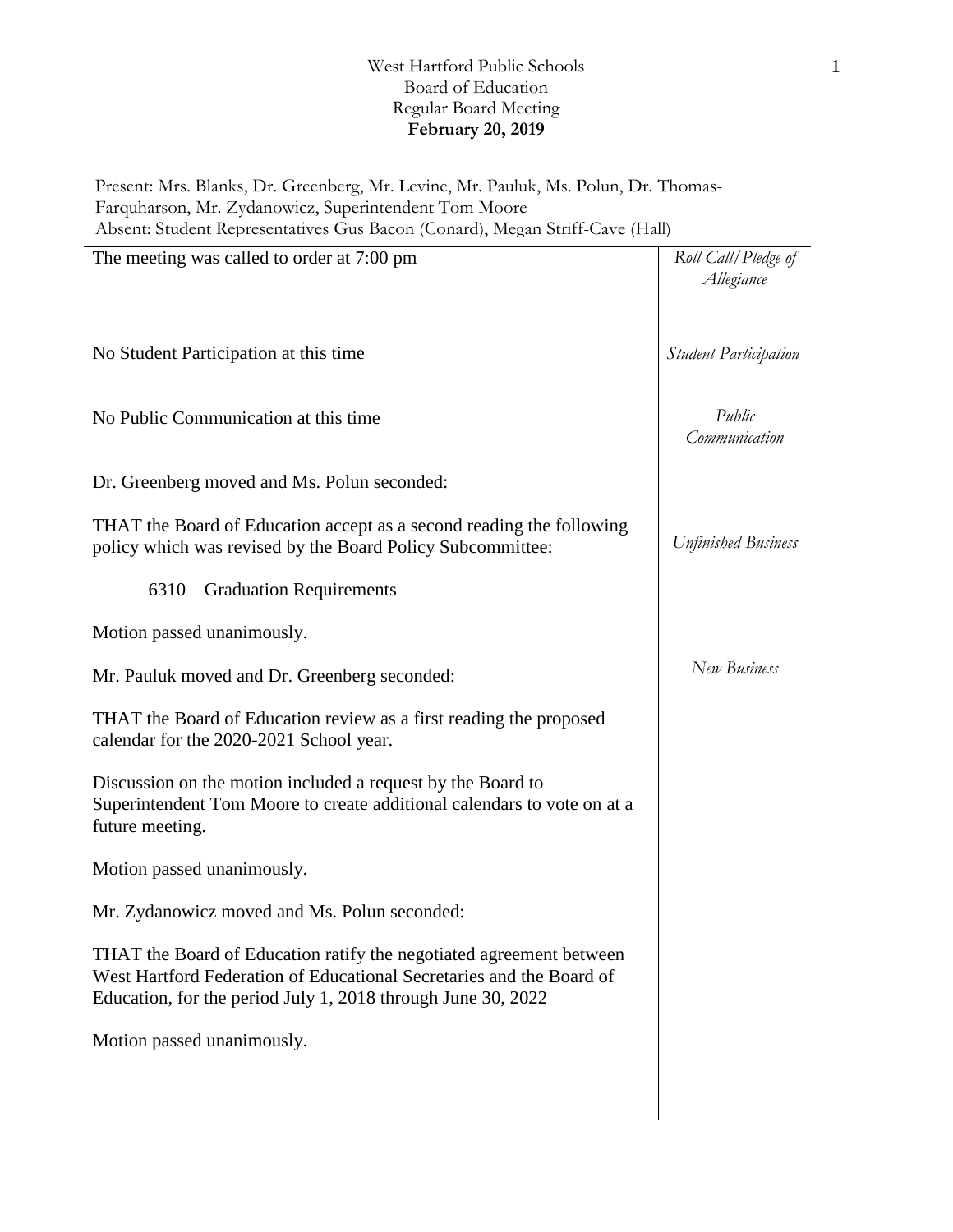## West Hartford Public Schools Board of Education Regular Board Meeting **February 20, 2019**

Superintendent Tom Moore reported to the Board on the upcoming special election to be held on Tuesday, February 27, 2019. This election will be held during school hours and will impact schools. Superintendent Moore noted that the safety of our students is our first responsibility and measures are in place including security placed in designated areas and designated parking for voters.

Mr. Paul Vicinus, Assistant Superintendent for Curriculum and Instruction, alongside Mrs. Kerry Jones, Director of Elementary Education, and Ms. Anne McKernan, Director of Secondary Education presented to the Board on Next Generation Science Standards (NGSS). The NGSS shift how we think about teaching and learning in science. NGSS focus on three core dimensions, of science learning; content, practices, and crosscutting concepts with an emphasis on 'threedimensional learning', "3D". This will require educators to learn new ways to design, implement, and assess science curriculum. This threedimensional approach supports student thinking about broader science ideas that interconnect with other disciplines, such as cause and effect, pattern finding and trends. At the secondary level, curriculum frameworks have been re-aligned with the disciplinary core ideas and AP courses are aligned with College Board. West Hartford curriculum leaders have attended all available professional learning and curriculum development opportunities offered by the CT State Department of Education and Regional Educational Service Centers (CREC). The district has been preparing for these science shifts over the last four years. Over the next two years curriculum leader will use professional learning and curriculum time to continue to align with the NGSS "3D" model. The Board asked how students who enter West Hartford later in the school year are caught up to speed with their classmates.

Mr. Pauluk moved and Dr. Thomas-Farquharson seconded:

THAT the Board of Education approve the minutes of the Regular Board of Education meeting of February 5, 2019.

Motion passed unanimously.

No information and reports at this time

*Staff Communications and Reports Superintendent's Report*

*Next Generation Science Standards Update (NGSS)*

*Routine Matters Approval Of Minutes*

*Information and Reports*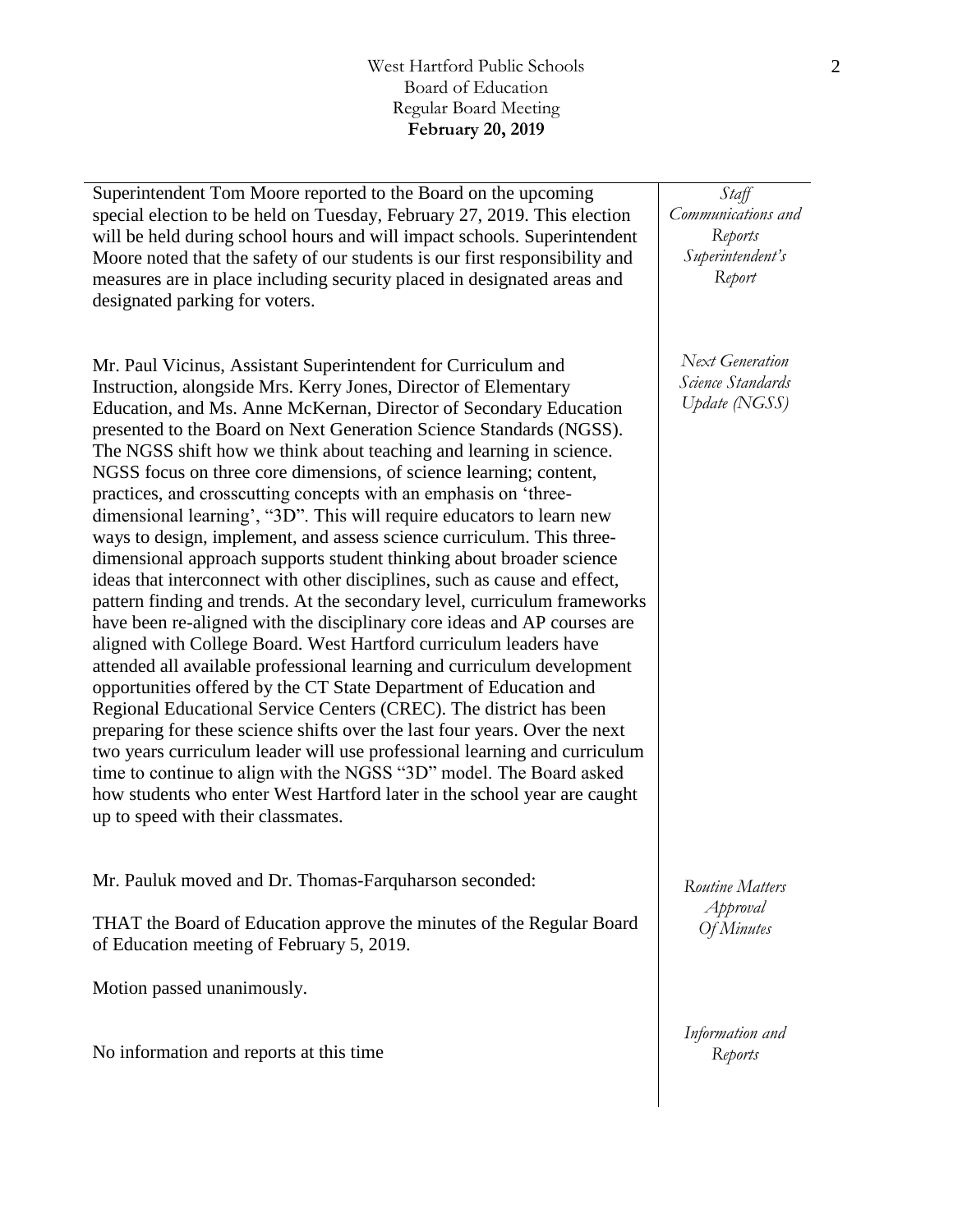|                                                                  | <b>Future Business:</b> |
|------------------------------------------------------------------|-------------------------|
| Mrs. Carol Blanks announced the following meeting dates:         | Announcement of         |
| 1. Tuesday, March 5, 2019, Regular Board of Education meeting,   | <b>Meeting Dates</b>    |
| Presentation of the Superintendent's Budget, Town Hall, 50 South |                         |
| Main Street, room 314, Legislative Chamber, 7:00 p.m.            |                         |
| 2. Wednesday, March 13, 2019, Budget Workshop #1, Town Hall,     |                         |
| 50 South Main Street, room 314, Legislative Chamber, 7:00 p.m.   |                         |
| 3. Tuesday, March 19, 2019, Regular Board of Education meeting,  |                         |
| Town Hall, 50 South Main Street, room 314, Legislative Chamber,  |                         |
| 7:00 p.m.                                                        |                         |
| 4. Wednesday, March 27, 2019, BOE Public Hearing, followed by    |                         |
| Budget Workshop #2, Town Hall, 50 South Main Street, room        |                         |
| 314, Legislative Chamber, 7:00 p.m.                              |                         |
|                                                                  | Request for future      |
| No Requests for future agenda items at this time.                | Agenda Items            |
|                                                                  |                         |
| No comments from visitors at this time.                          | Comments from           |
|                                                                  | <i>Visitors</i>         |
|                                                                  |                         |
|                                                                  | Adjournment             |
| Ms. Polun moved and Dr. Greenberg seconded:                      |                         |
| THAT the Board of Education adjourn at 8:20 p.m.                 |                         |
|                                                                  |                         |
| Motion passed unanimously.                                       |                         |
|                                                                  |                         |
| ATTEST:                                                          |                         |
|                                                                  |                         |
| Dr. Lorna Thomas-Farquharson,<br>Mrs. Carol Blanks, Chairperson  |                         |
| Secretary                                                        |                         |
| Respectfully submitted by: Mrs. C. Rogers, Clerk of the Board    |                         |
|                                                                  |                         |
|                                                                  |                         |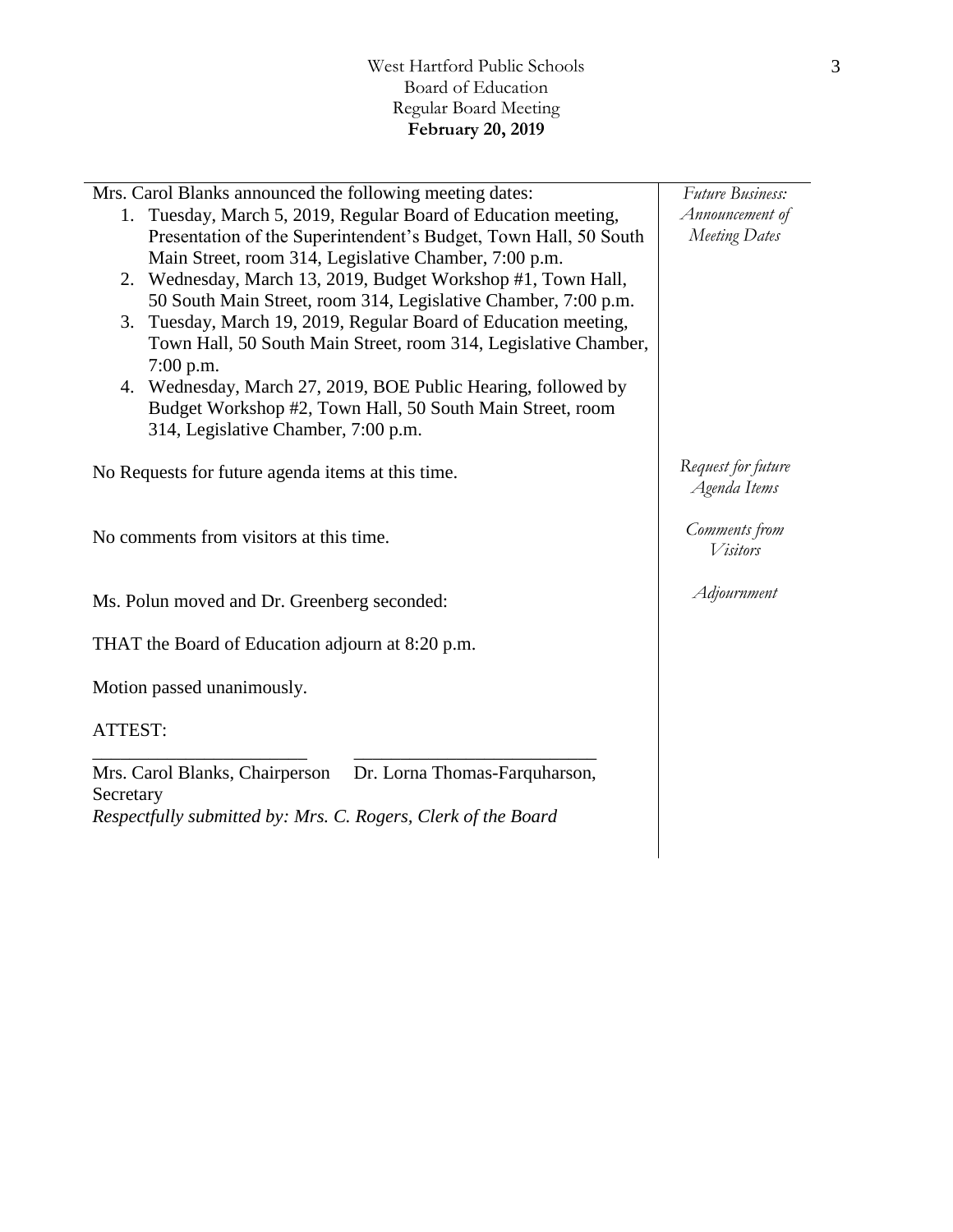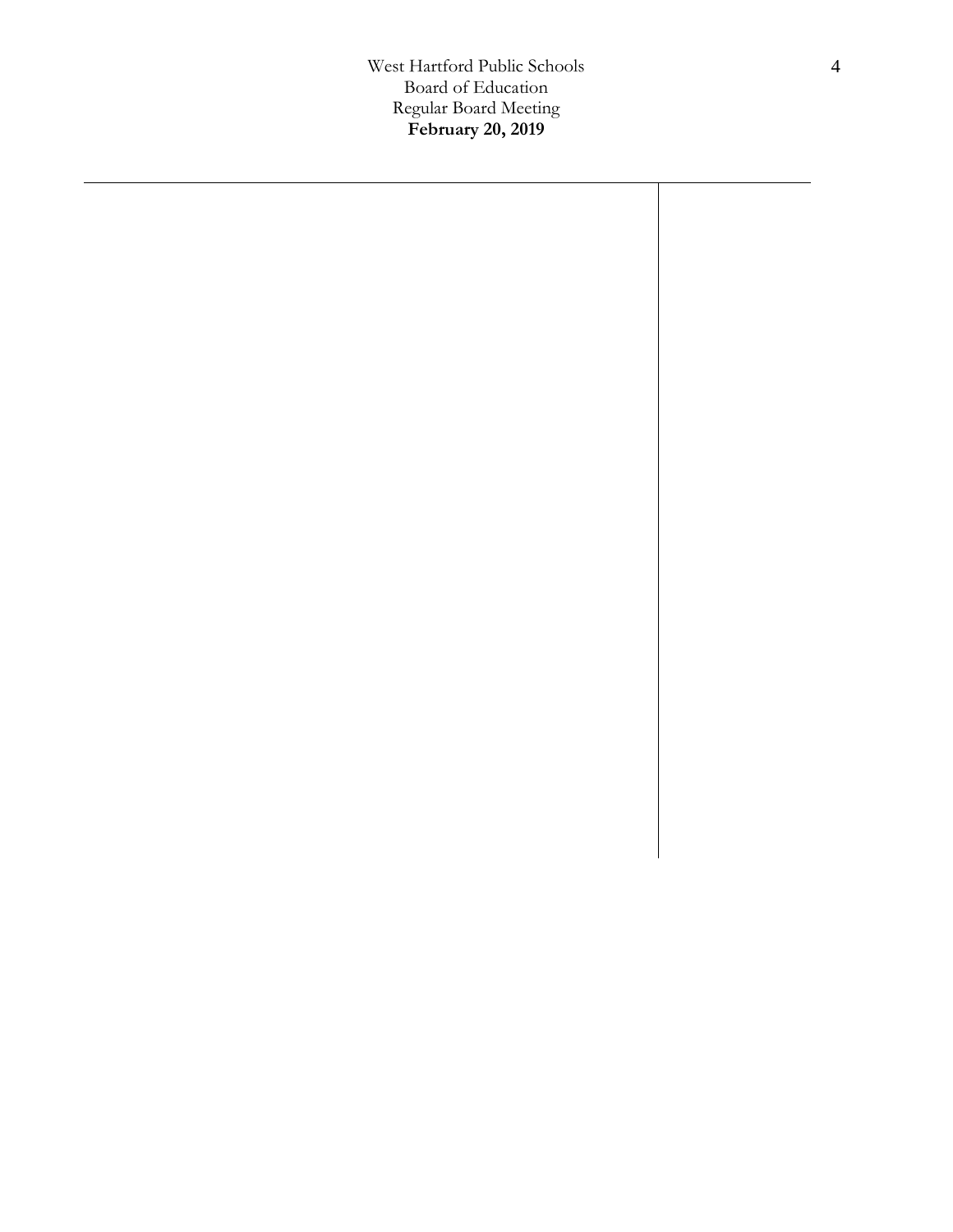